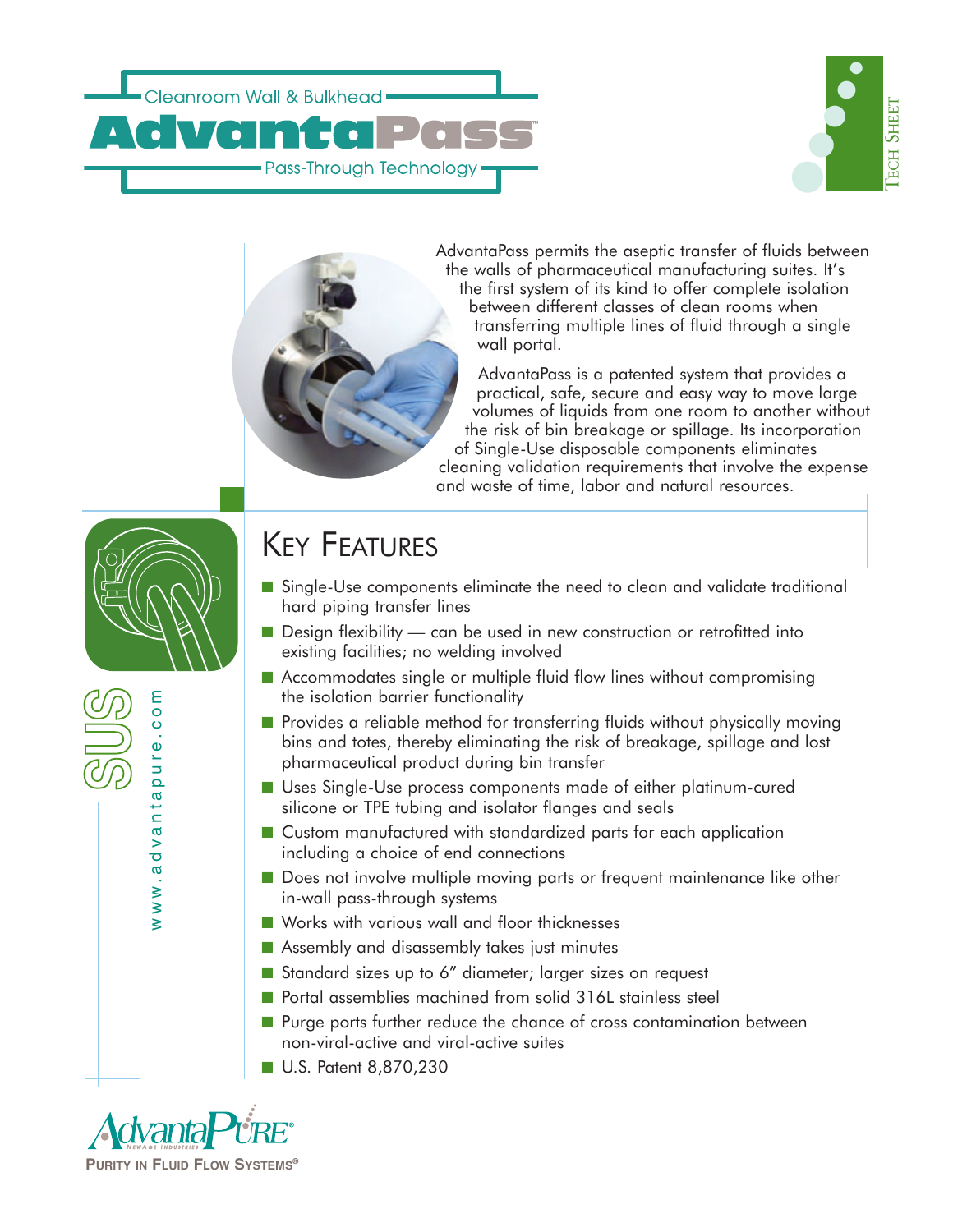



### Custom Manufactured

The AdvantaPass system is custom made to accommodate different wall thicknesses. It can also be adapted for floor-to-ceiling conveyance. AdvantaPass manages multiple tubing apertures, as well as purge ports, through a single wall portal.

The system can save thousands of dollars as compared to other passthrough methods that involve numerous moving parts and frequent maintenance. AdvantaPass also saves on the sterilization and validation of hard piping transfer systems.



Phone: 215-526-2151 Toll Free Phone: 888-755-4370 www.advantapure.com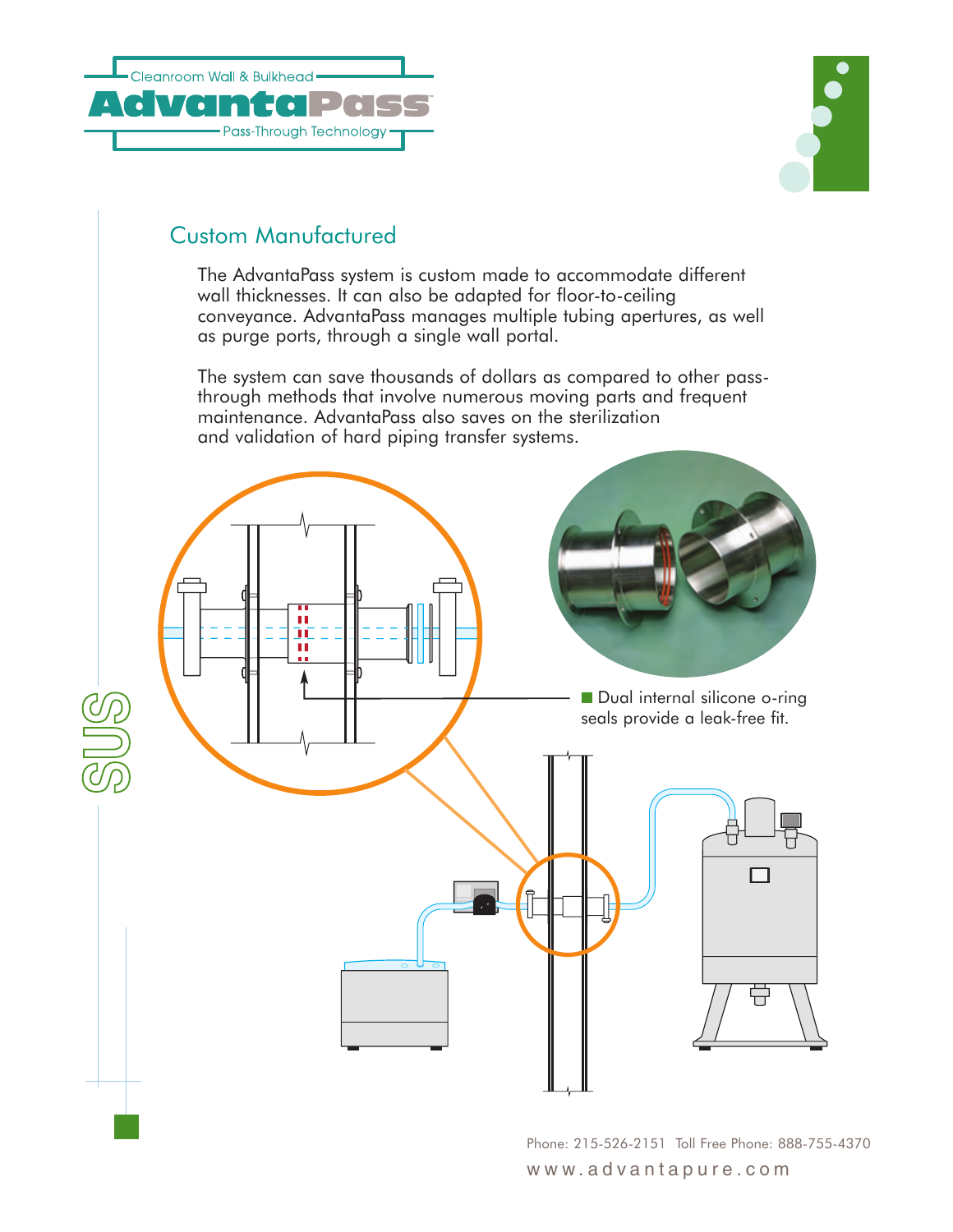#### Proven, Reliable Materials

AdvantaPass™ uses 316L stainless steel components such as portal assemblies, end caps and hygienic union clamps to form a secure barrier, while it incorporates single use tubing, seals, gaskets and isolator assemblies for fluid transfer processes. AdvantaPass is offered in standard sizes up to 6" diameter with larger dimensions available on request.

> Note: The use of non-BPE-compliant components may result in an improper isolator seal.

### Highly Adaptable

Single or multiple tubing ports, where one pass-through system can serve several different tubes, is unique to AdvantaPass.

Choose from aseptic or open connector configurations to adapt to your process. Single or double isolation barriers maintain the proper environment.

Purge ports are available to filter any potential transfer of viralactive product from one suite to another. Purge ports also introduce filtered air, creating a pressurized portal for complete isolation between classified areas.

> ■ This cross section view of the AdvantaPass system shows an air purge filtering function.



Phone: 215-526-2151 Toll Free Phone: 888-755-4370 **PURITY IN FLUID FLOW SYSTEMS®** www.advantapure.com